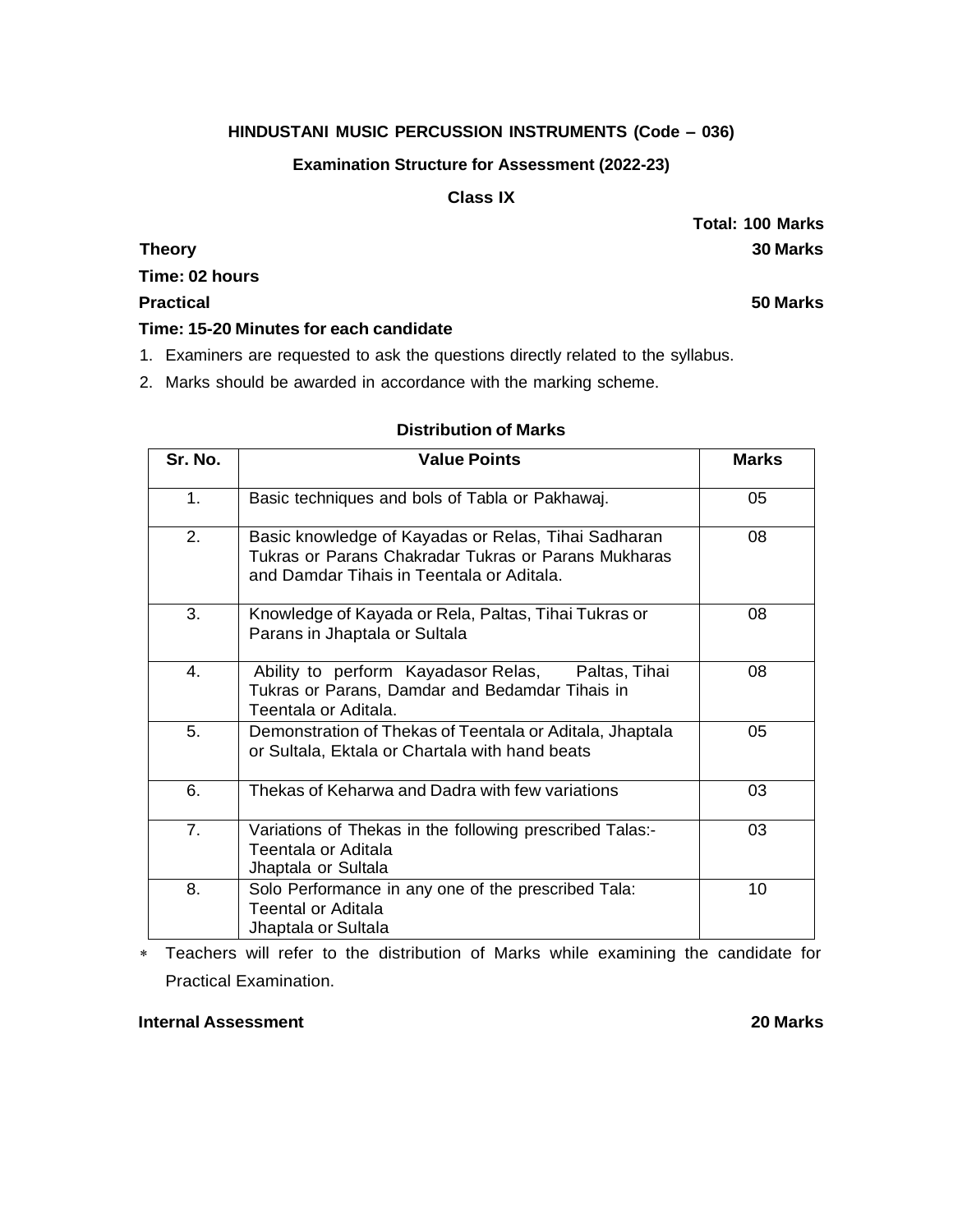### **HINDUSTANI MUSIC PERCUSSION INSTRUMENTS (Code – 036)**

#### **Examination Structure for Assessment (2022-23) Class X**

# **Time: 02 hours**

#### **Practical (External Assessment) 50 Marks Time: 15-20 Minutes for each candidate**

- 1. External Examiners are requested to ask the questions directly related to the syllabus.
- 2. Marks should be awarded in accordance with the marking scheme.

### **Distribution of Marks**

| Sr. No.        | <b>Value Points</b>                                                                                                                  | <b>Marks</b> |
|----------------|--------------------------------------------------------------------------------------------------------------------------------------|--------------|
| 1 <sub>1</sub> | Knowledge of Kayadas or Relas, Paltas, Tihai, ChakradarTukras or<br>Parans in Ektala or Chautala                                     | 08           |
| 2.             | Laggi in Keharwa and Dadra Talas                                                                                                     | 05           |
| 3.             | Knowledge of Kayada or Rela, ChakradarTukras or Parans in Jhaptala or<br>Sultala                                                     | 06           |
| 4.             | Farmaishi<br>Demonstration<br>Kayada<br>of<br>Adalaya<br>Rela,<br>or<br>Chakradar, Sadharan Gat, Stuti Parans in Teentala or Aditala | 08           |
| 5.             | Demonstration of Thekas of Rupak or Tevra Ektala or Chautala with<br>handbeats                                                       | 05           |
| 6.             | Ability to play Kayadas, Paltas, Tihais, Relas, Tukras, Parans in<br>prescribed Talas                                                | 05           |
| 7.             | Accompaniment with Bhajan and Geet                                                                                                   | 05           |
| 8.             | Solo Performance in any of the prescribed Tala:-<br>Teentala or Aditala, Jhaptala or Sultala, Ektala or Chautala                     | 08           |

 External Examiner will refer to the distribution of marks while examining the candidate for Practical Examination.

### **Internal Assessment 20 Marks**

**Total: 100 Marks Theory: 30 Marks**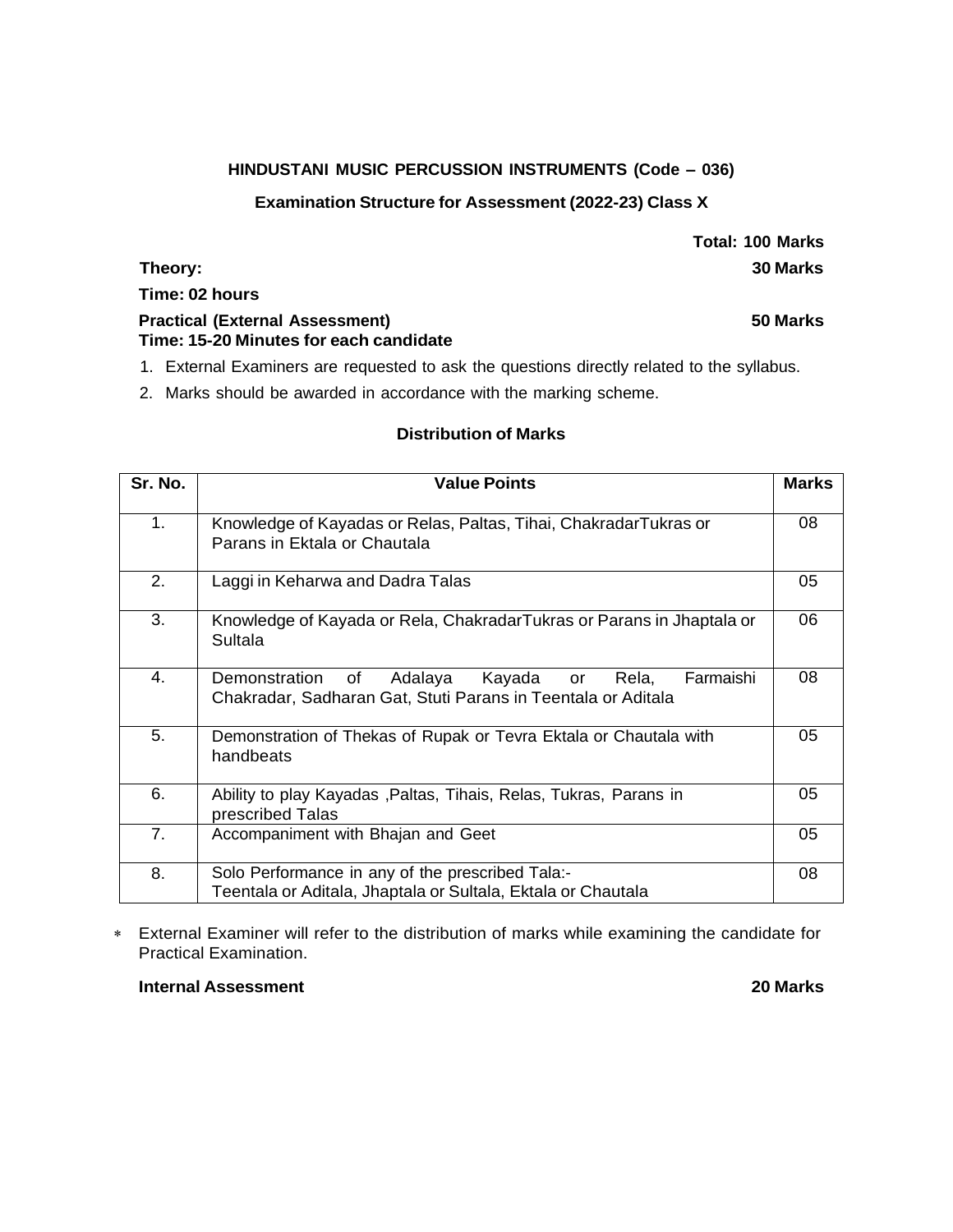# **HINDUSTANI MUSIC PERCUSSION INSTRUMENTS (Code-036) Course Structure (2022-23) Class IX**

# **Theory – 40 period**

# **Time: 02 hours 30 Marks**

1. Questions to be set with internal choice covering the entire syllabus unit wise.

2. Candidate has to attempt at least one question from each unit.

| No. | <b>Units</b>                                                                                                                                         | No.of        | <b>Marks</b> |
|-----|------------------------------------------------------------------------------------------------------------------------------------------------------|--------------|--------------|
|     |                                                                                                                                                      | Periods (40) |              |
|     | <b>Units 1</b>                                                                                                                                       | 06           | 6            |
| 1.1 | Definition of the following:                                                                                                                         | 03           |              |
|     | Tala, Laya, , Sam, Tali, Khali                                                                                                                       |              |              |
| 1.2 | Theka, Kayada , Rela, Palta, Tihai, Tukra, and<br>Paran.                                                                                             | 03           |              |
|     | Unit 2                                                                                                                                               | 08           | 6            |
| 2.1 | Basic knowledge of the instrument opted for                                                                                                          | 04           |              |
| 2.2 | Basis Knowledge of the structure and various<br>parts of any one percussion instrument from<br>prescribed syllabus.                                  | 04           |              |
|     | Unit 3                                                                                                                                               | 10           | 6            |
| 3.1 | Elementary knowledge of the origin of Tabla                                                                                                          | 04           |              |
| 3.2 | Elementary knowledge of various Gharanas of                                                                                                          | 06           |              |
|     | Tabla                                                                                                                                                |              |              |
|     | Unit 4                                                                                                                                               | 06           | 6            |
| 4.1 | An outline History of Hindustani Music of Modern<br>Period with special reference to the works of V.N.<br>Bhathande.                                 | 03           |              |
| 4.2 | Notation system of V.N. Bhatkhande                                                                                                                   | 03           |              |
|     | Unit 5                                                                                                                                               | 10           | 6            |
| 5.1 | Description and ability to do Tala Notation with<br>Thah and Dugun Laya in Teentala or Aditala,<br>Ektala or Chautala                                | 05           |              |
| 5.2 | Ability to write Rela, Sadharan Tukra or Sadharan<br>Paran, Chakradar Tukra or Chakradar and Paran<br>in Tala Notation system in Teental or Aditala. | 05           |              |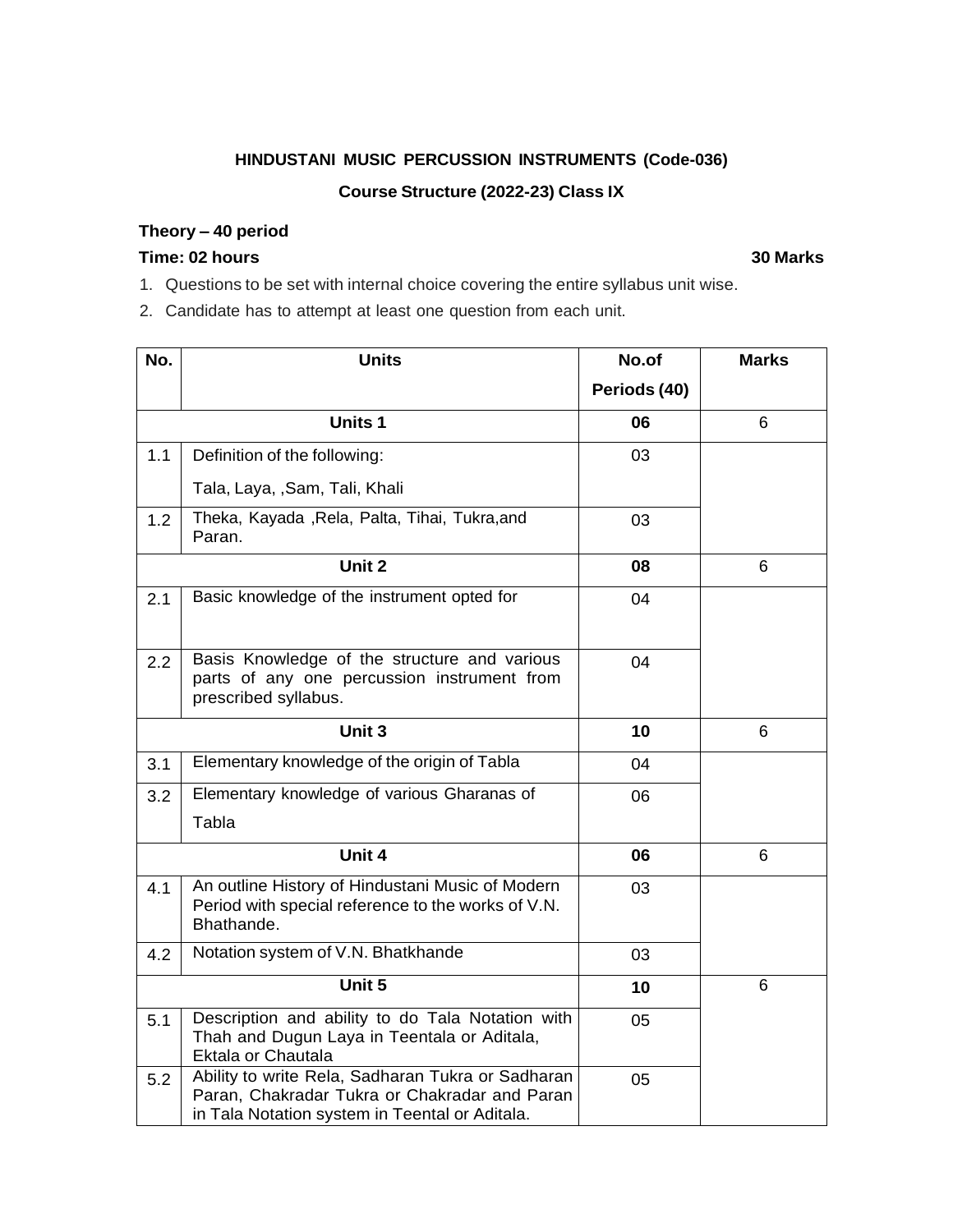# **Class IX**

#### **Practical –100Period 50 Marks**

| S.No           | <b>Topics</b>                                                                                                                                                                                    | <b>No. of Periods</b> |
|----------------|--------------------------------------------------------------------------------------------------------------------------------------------------------------------------------------------------|-----------------------|
| 1.             | Knowledge of basic techniques and bolsof Tabla or<br>Pakhawaj and ability to do combinations of syllables.                                                                                       | 05                    |
| 2.             | Ability to play one Kayadas or Rela with four paltas and<br>Tihai. One sadharan Tukras or Parans, one Chakradar<br>Tukras or Parans, Two Mukharas, Two Damdar Tihais in<br>Teentala or Adi Tala. | 25                    |
| 3.             | Ability to play One Kayada or Relain Sultala with twopaltas<br>and Tihai, One Tukra or Paran and OneDamdarTihai.                                                                                 | 15                    |
| $\mathbf{4}$ . | Ability to play one Advance Kayadas or Relas, one Advance<br>ChakradarTukras or Parans, One Damdar and One<br>Bedamdar Tihai in Teentala or Adi tala.                                            | 15                    |
| 5.             | Ability to play Thekas of Teentala orAditala, Jhaptala or<br>Sultala, with Thah and Dugunlaya.                                                                                                   | 10                    |
| 6.             | Ability to play Ektala or Chautala, Keharwa or Chautala and<br>Dadra with two variations in Thah and Dugun Layas.                                                                                | 10                    |
| 7.             | Ability to play variations of Thekas inprescribed Talas.                                                                                                                                         | 10                    |
| 8.             | Solo performance at least 8-10 minutesin Teentala or Adi<br>tala.                                                                                                                                | 10                    |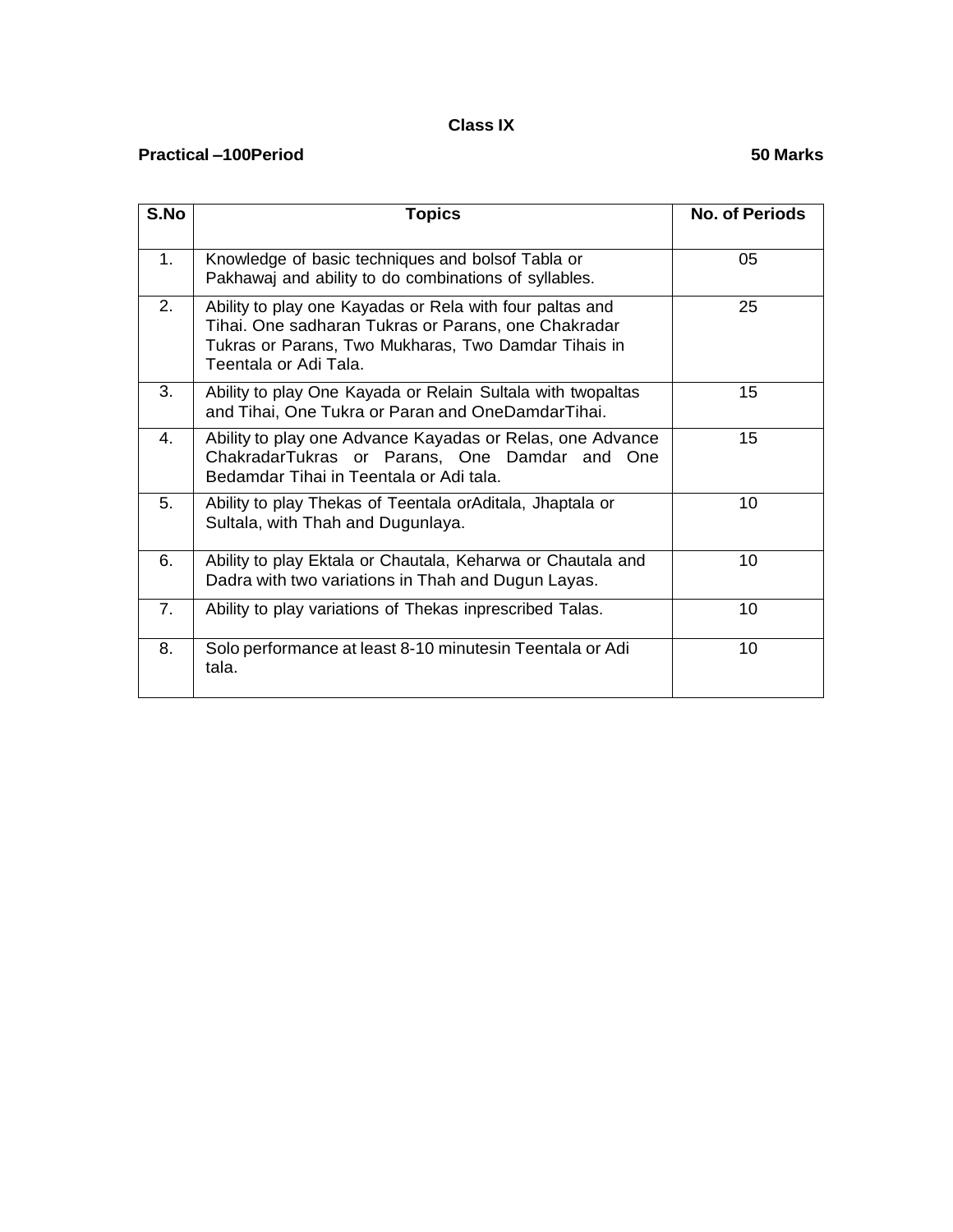#### **HINDUSTANI MUSIC PERCUSSION INSTRUMENTS (Code – 036) Course Structure (2022-23) Class X**

# **Theory – 40 periods**

#### **Time: 02 hours 30 Marks**

- 1. Questions to be set with internal choice covering the entire syllabus unit wise.
- 2. Candidate has to attempt at least one question from each unit.

| No. | <b>Units</b>                                                                                                                        | <b>No. of Periods</b> | <b>Marks</b> |
|-----|-------------------------------------------------------------------------------------------------------------------------------------|-----------------------|--------------|
|     |                                                                                                                                     |                       |              |
|     | <b>Units 1</b>                                                                                                                      | 06                    | 06           |
| 1.1 | Define the following:                                                                                                               | 02                    |              |
|     | Farmaishi Chakradar Tukra or Paran.                                                                                                 |                       |              |
| 1.2 | Short notes on Tripushkar Vadya                                                                                                     | 04                    |              |
|     | Unit 2                                                                                                                              | 12                    | 09           |
| 2.1 | Brief study of Delhi Gharana of Tablaand Nana<br>Panse Gharana of Pakhawaj.                                                         | 07                    |              |
| 2.2 | Salient features of Farukhabad Gharana of Tabla or                                                                                  | 05                    |              |
|     | Nath Dwara Gharana of Pakhawaj                                                                                                      |                       |              |
|     | Unit 3                                                                                                                              | 10                    | 09           |
| 3.1 | Ability to write: Kayada or Rela, Tukra, or Paran, in<br>Teentala or Adi Tala and Jhaptala or Sultala with Tala<br>Notation system. | 05                    |              |
| 3.2 | Write one TraditioalKayada or Rela of anyone Gharana<br>in Teentala or Adital with Tala Notation system.                            | 05                    |              |
|     | Unit 4                                                                                                                              | 12                    | 06           |
| 4.1 | Ability to write the Kayada or Rela in Ektala or<br>Chautala with Tala notation system.                                             | 06                    |              |
| 4.2 | Ability to write the Thekas of Jhaptala or Sultala,<br>Ektala or Chautala in Thah, Dugun and Chaugun<br>laya.                       | 06                    |              |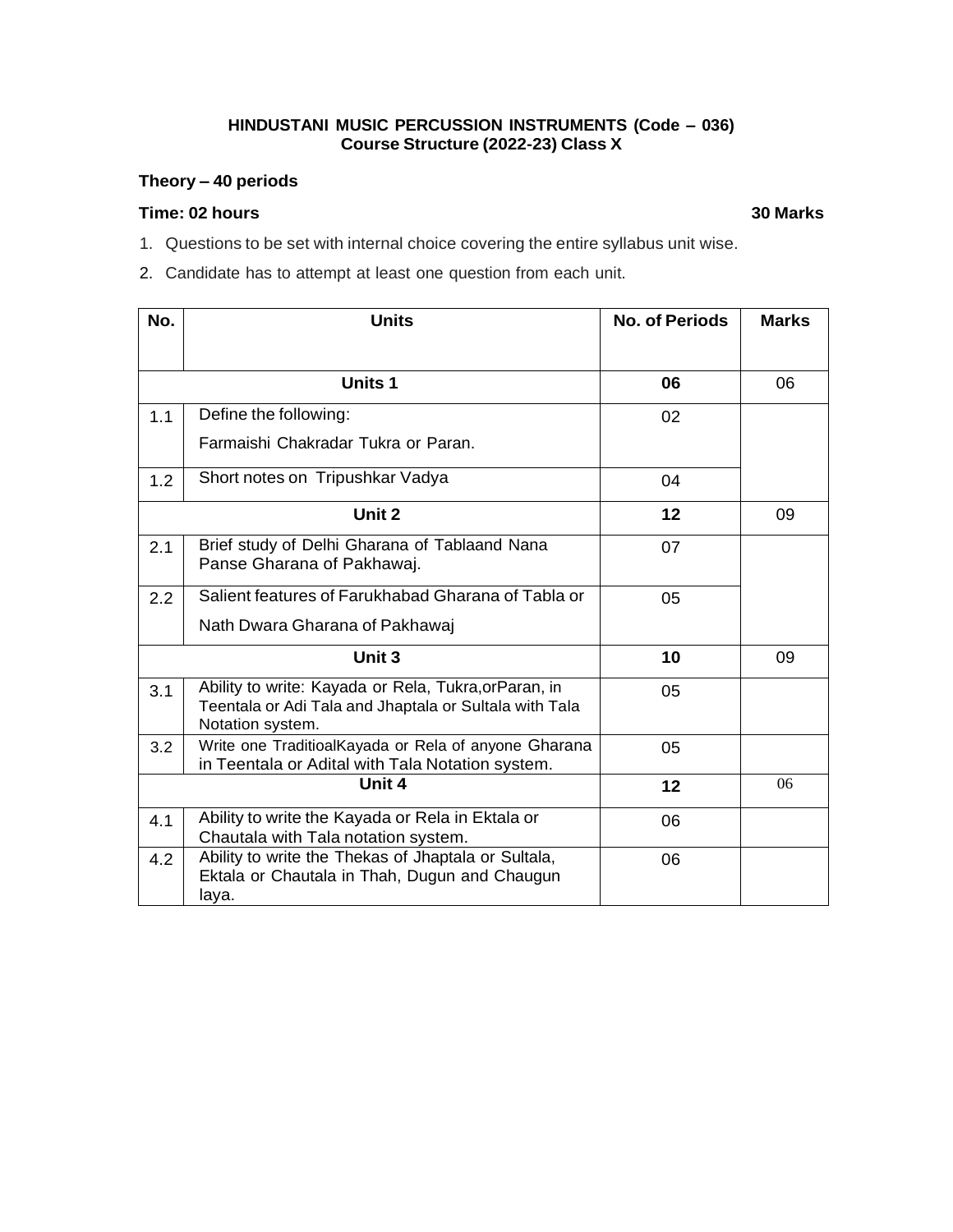# **Class X**

#### **\ Practical –100 Periods 50 Marks**

| Sr.No          | <b>Topics</b>                                                                                                                                                                      | Periods(100) |
|----------------|------------------------------------------------------------------------------------------------------------------------------------------------------------------------------------|--------------|
| 1.             | a. One Kayada or Rela in Ektala or Chautala with two<br>Paltas and Tihai.<br>b. One Chakardar Tukras or Parans and one simple Tihai<br>in Ektala or Chautala.twoLaggis in Keharwa. | 25           |
| 2.             | Ability to play two Kayadas or Rela, in<br>Jhaptala or Sultala.                                                                                                                    | 15           |
| 3.             | Ability to play one Adalaya Kayada or Rela, Two<br>Sadharan Kayadas or Relas, One Farmaishi Chakardar<br>and one Gat or Stuti Paran in Teentala<br>or Aditala.                     | 15           |
| 4.             | Ability to play varieties of Thekas in Teentala or Adi Tala,<br>Jhaptala or Sultala, Rupak orTeevra.                                                                               | 10           |
| 5.             | Ability to play Kayada, Paltas, Tihai, Relas, Tukra,<br>Paran, Chakardar in Teentala or AdiTala,<br>Jhaptala or Sultala, Ektala.                                                   | 12           |
| 6.             | Ability to do accompaniment with Bhajan                                                                                                                                            | 8            |
| 7 <sub>1</sub> | Solo performance with lehara at least 08-10 minutes in<br>Teentala or Adi Tala and 05-07 minutes in Jhaptala or<br>Sultala.                                                        | 15           |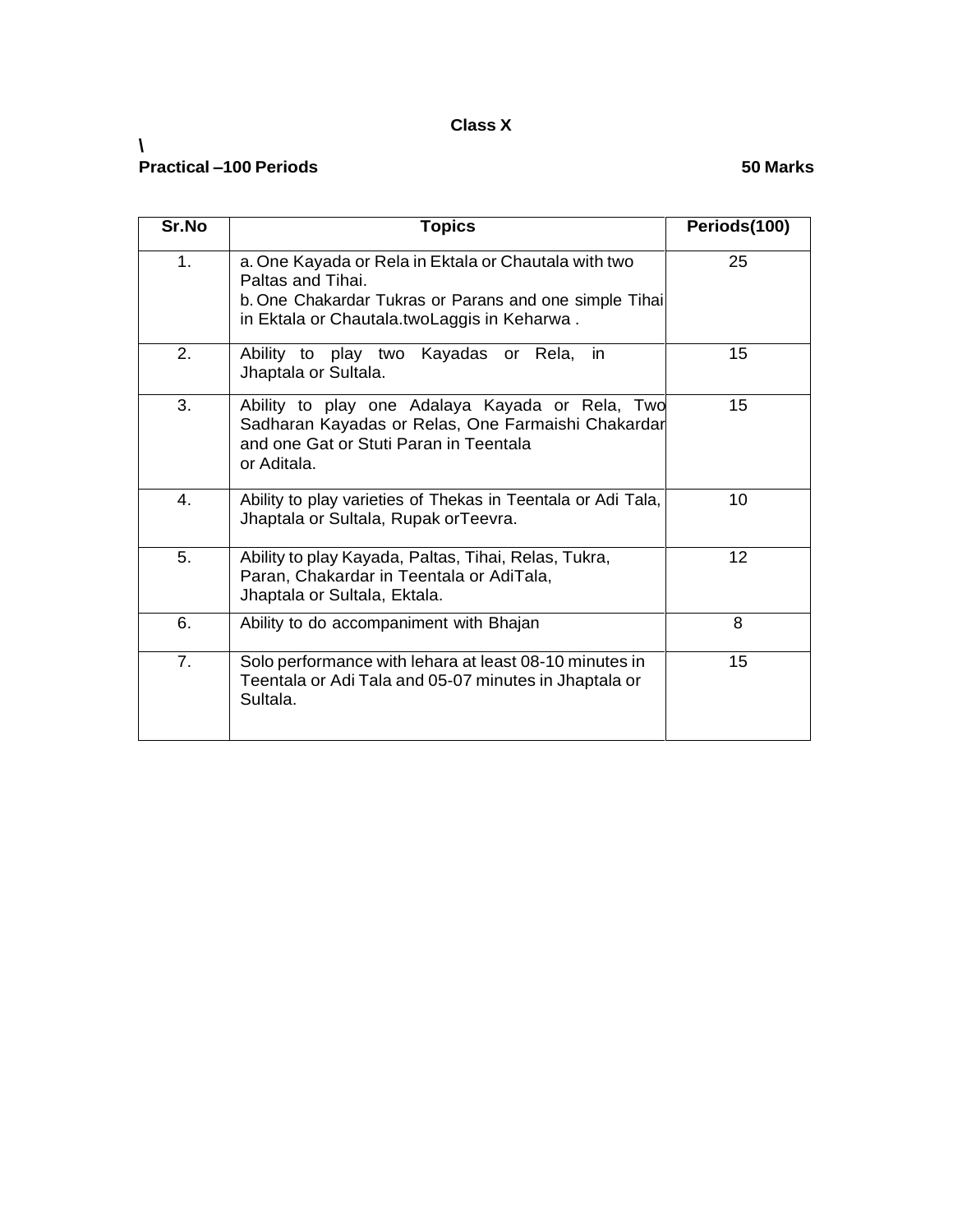**HINDUSTANI MUSIC PERCUSSION (Code – 036)**

**Class IX (2022-23)**

#### **Internal Assessment: 20 Marks**

#### **1. Project File**: **05**

- Writing the compositions Kayada, Rela, Chakrader, Tukara or Paran, Farmaishi Chakradhar, Tukara or Paran of talas prescribed in the syllabus innotation.
- Identifying and Interviewing neighbourhoodartists.
- Draw & label any one instrument(percussion).
- Description and writing the notation of prescribed Talas with Layakaries (Thah, Dugun, Tigun, Chaugun).
- Knowledge about any one of the percussionartist.

#### **2. Project work 05**

Suggestive Topics \*

### **Interrelationship of the following**;

- i. Music and Physics (Sound Frequency, Vibration, Pitch, Intensity,Timbre)
- ii. Music and Mathematics (Mathematical Calculation oflaya)
- iii. Music and History (Development of Music during the medievalperiod)
- iv. Music and Geography (Development of Music in varied cultural zones e.g. songs, instruments in mountainous or hilly areas)
- v. Music and languages Dialects in folkMusic
- \* Students may choose any one of the above topics or any other topic for project in

consultation with teacher.

#### **3. Periodic practical Test, restricted to three in an Academicyear**. **10**

Average of best two tests to be taken for final marks submission. Each test will examine a candidate to perform solo recital in prescribed Talas with Kayada or Rela, Tukra or Chakradar, Paran in Teentala or Aaditala.